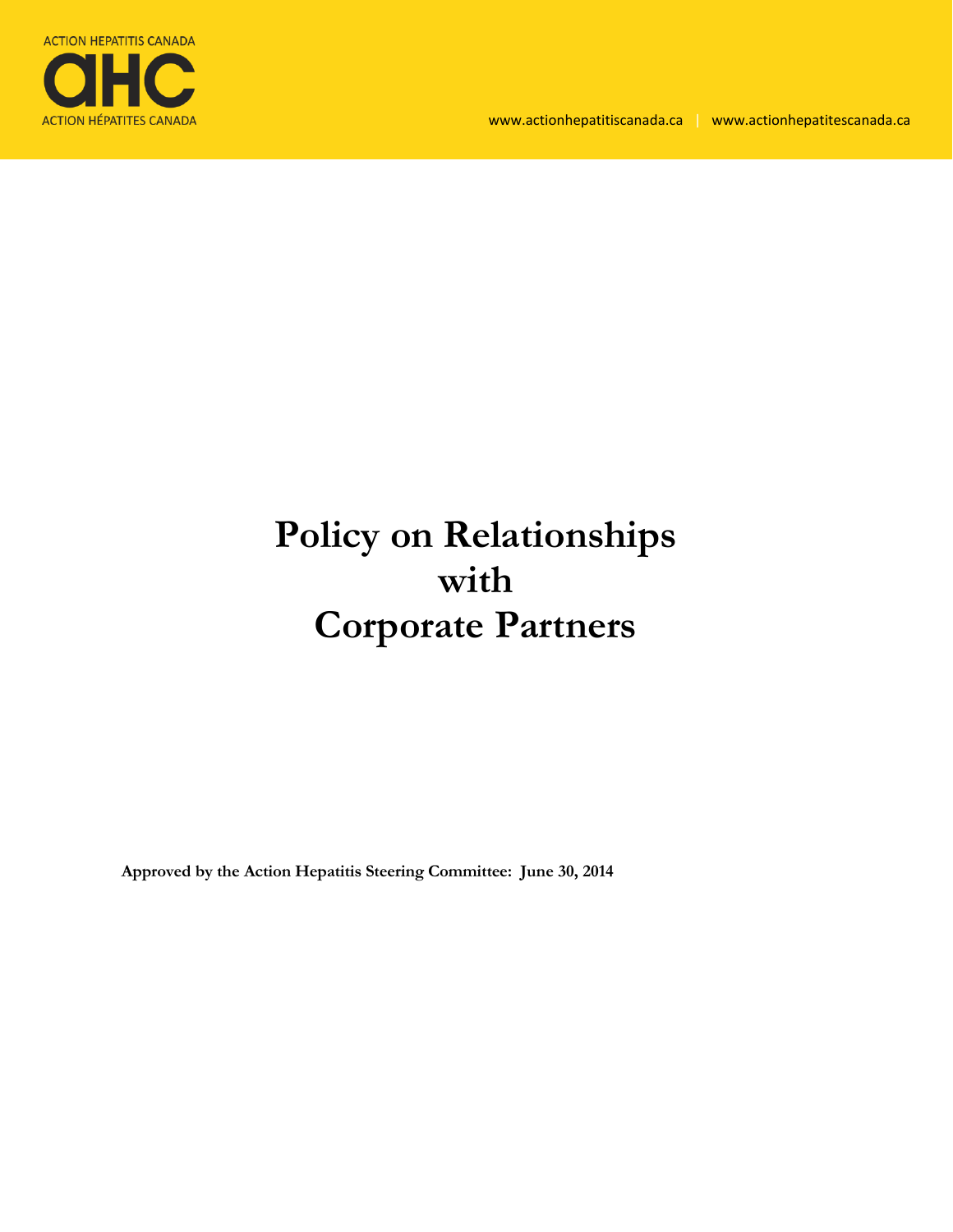

## **Preamble**

This policy is intended to formalize the process and conditions under which Action Hepatitis Canada (AHC) will collaborate with Corporate Partners.

## **Context**

- It is imperative that AHC maintains the trust of our members, health care providers, the public and governments. Therefore, AHC must maintain its credibility and independence, and avoid conflicts of interest and the appearance of undue influence.
- AHC has an objective of attracting Corporate Partners, including companies in the pharmaceutical industry, to support our mission, goals and objectives.

## **General Principles**

AHC will…

- never compromise its independence;
- be transparent as to our roles;
- be open about our policy on relations with Corporate Partners and communicate it accordingly;
- make our policy available to those who might wish to see it;
- continue to publicly recognize our financial contributors;
- treat all companies fairly;
- take the leadership in setting the ground rules for contributions and sponsorships;
- maximize the donations from the pharmaceutical companies, within the spirit of this policy.

### **Corporate Guidelines**

- 1) Companies providing drugs for the treatment of hepatitis B and C will be asked to provide unrestricted funding to AHC. All Corporate Partners will be asked to contribute unrestricted funds in an amount which takes into consideration:
	- a. the program needs of AHC;
	- b. the company's historical involvement with AHC;
	- c. the importance of the company in the Canadian market;
	- d. strategic opportunities.
- 2) AHC's Steering Committee will decide which research programs, general programs, events or publications will be made eligible for sponsorship.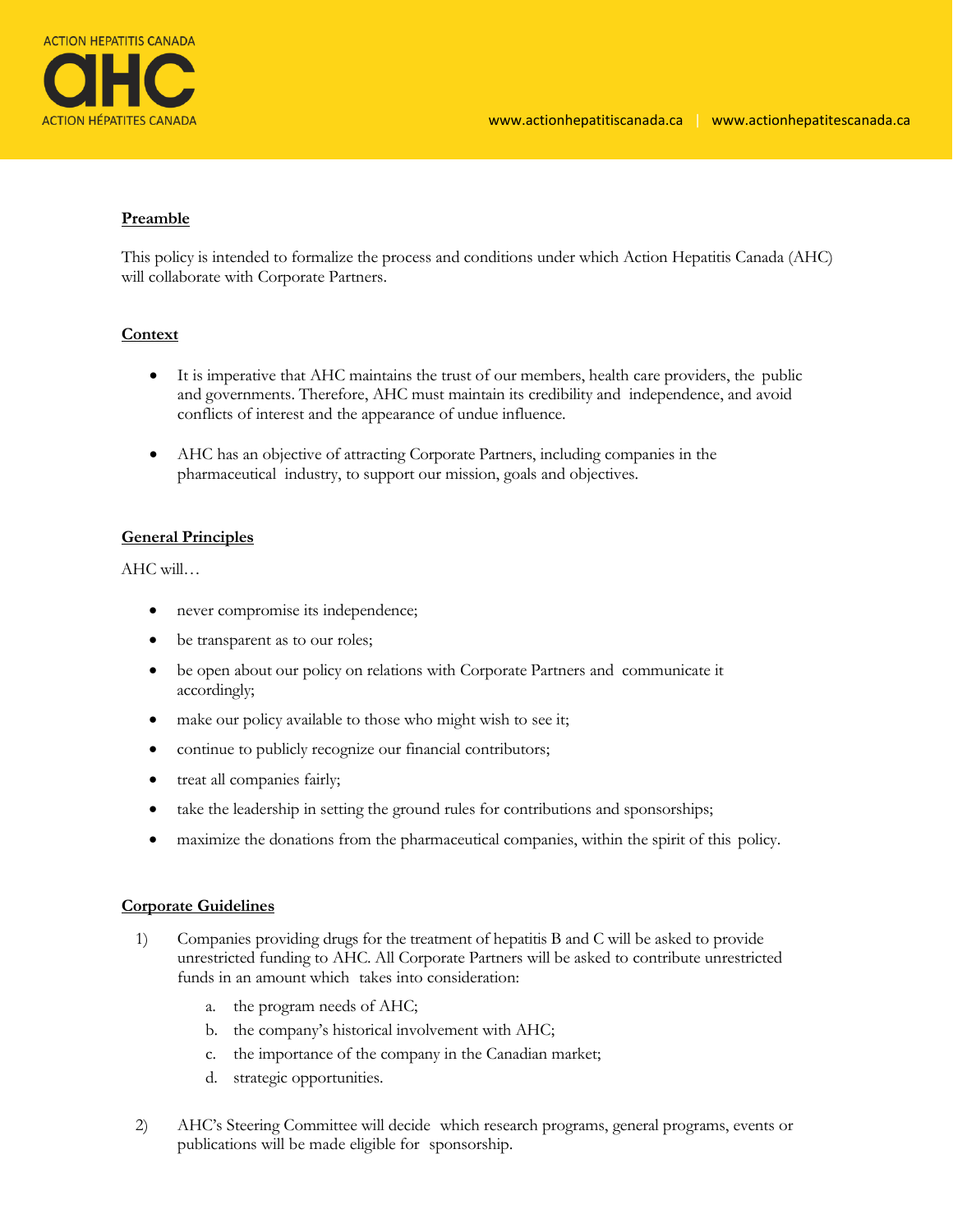

- 3) AHC reserves the right to determine appropriate sponsors, the type of sponsorship and the length or duration of sponsorship.
- 4) AHC will seek to involve more than one company where feasible in each sponsorship request. Exclusivity in sponsorship will not be encouraged and will only be accepted with the approval of AHC's steering committee
- 5) All sponsorships will be by written agreement prior to implementation of the corporate relationship. Signed copies will be kept by both parties.
- 6) A document will be produced annually, circulated to funders, outlining the sponsorship opportunities, the visibility accorded to the sponsor and the dollar cost of the sponsorship. AHC will make every effort to take into account budgetary timelines. Opportunities which arise in the course of a year will be widely advertised to all companies.
- 7) Sponsorship will only be accepted when AHC retains full editorial and decision-making control of the program, event or the publication.
- 8) Recognition in AHC research programs, general programs, events or publications will be given to companies and not products manufactured by these companies.
- 9) The promotion of specific Corporate Partner products is acceptable only in defined circumstances, such as clearly-marked company kiosks at AHC information meetings or presentations within medical symposia. When such events occur, all pharmaceutical companies in the particular Canadian market must be invited. Information distributed must be approved under the provisions of the Pharmaceutical Advertising Advisory Board, the RX & D Code or other appropriate industry standards, and the Health Protection Act.
- 10) In the written acknowledgments recognizing the sponsor(s) and/or written agreements, it will be specified that AHC's research program, general program, event or publication was made possible by an unrestricted grant from the sponsoring companies. It will also be stated that the acceptance of any sponsorship grant does not in any way mean endorsement of any one company or its product.
- 11) Corporate Partners will be acknowledged in the following modalities:
	- a. In publications, on the inside cover or other suitable place. The exact wording may vary but should be broadly similar to:

"This publication was made possible in part by unrestricted educational grants from [company names]"; Corporate Partner's logos will not be allowed;

- b. On the AHC website. A corporate logo may be used but no hyperlink to the Corporate Partner's website will be allowed;
- c. At the AHC Annual General Meeting. A corporate logo will be displayed on a PowerPoint slide and/or on a delegate kit insert.
- 12) AHC will not accept advertising of drugs in its publications. Brand names of drugs may be included in publications for information purposes. When this occurs, a disclaimer similar to the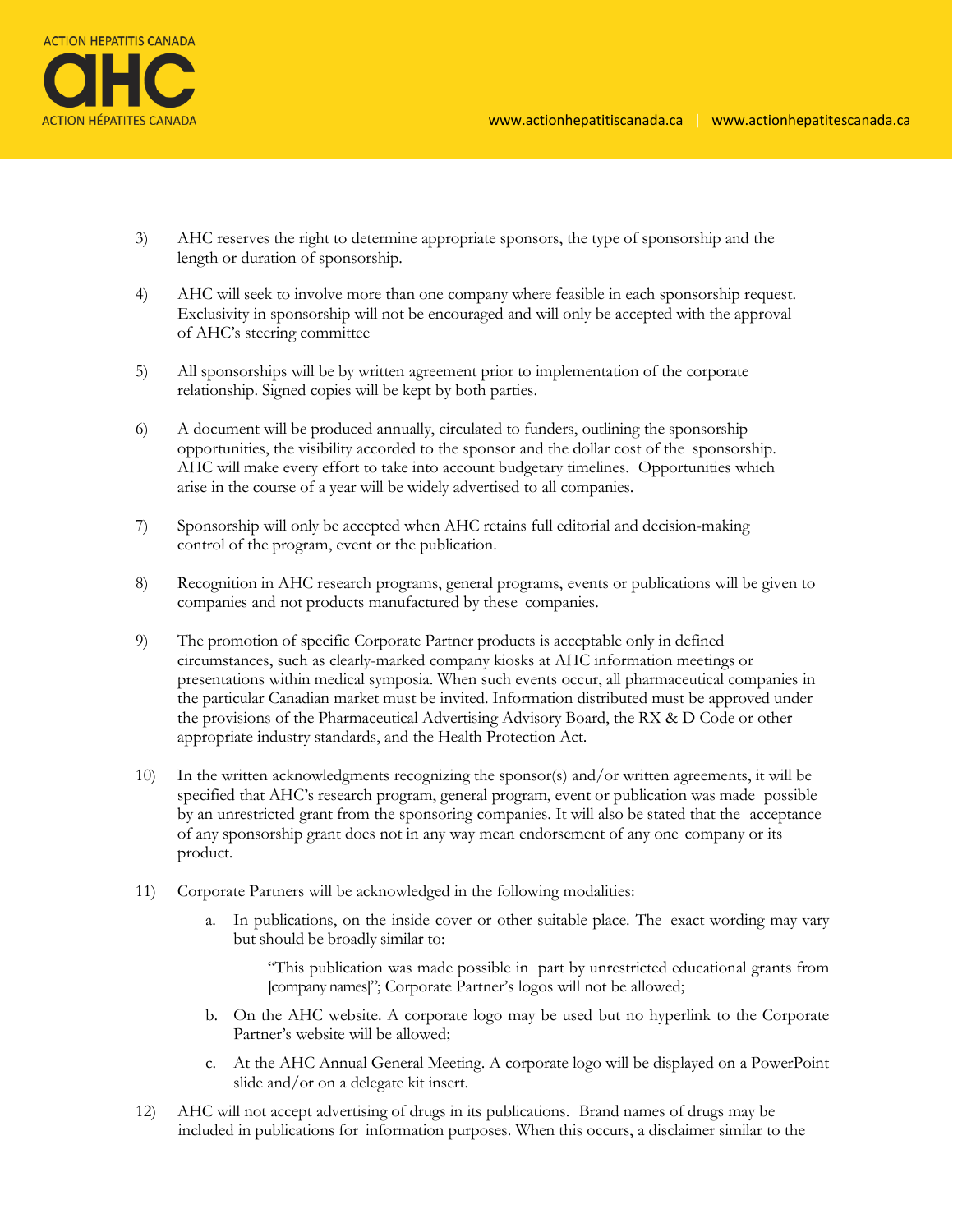

following will be included:

"Brand names of treatment products are provided for information only. Their inclusion is not an endorsement of a particular product or company".

- 13) AHC will not accept to reproduce in its publications any article produced by a Corporate Partner.
- 14) AHC medical symposia and consumer workshops may also be sponsored. All corporate philanthropy sponsors will be invited. Companies would be allowed to put up information kiosks to provide information approved under the provisions of the Pharmaceutical Advertising Advisory Board, the RX & D Code or other appropriate industry standards, and the Health Protection Act.
- 15) In its dealings with the pharmaceutical industry, AHC will carefully evaluate the pertinence of participating in an event organized by one company, for example, a company-sponsored workshop. We will ensure that we do not do something with one that we would not do with others. Before considering participation, the AHC must ensure that all three of the following criteria are met:
	- a. the company event is educational or social in nature and not focused on selling a product;
	- b. participation would enhance our ability to pursue our mission;
	- c. participation would not create confusion about the respective roles of AHC or its volunteers or staff and the company.
- 16) Any use of AHC's name, logo or other identifying marks by Corporate Sponsors in promotional or educational materials must have the advance express written consent of AHC's Steering Committee. Any use granted should be specific as to duration and/or publication.
- 17) In the event that a representative of a Corporate Sponsor is involved in an AHC event as a volunteer, his/her professional affiliation must be transparent.

### **Guidelines That Apply to Individuals Functioning as an AHC Representative**

- 1) Requests or opportunities for sponsorship received by AHC volunteers\* and/or staff should be channeled through the Coordinator, Resource Development. No individual volunteer or staff should enter into an agreement or make promises of recognition without appropriate approvals.
- 2) AHC volunteers and staff may on different occasions have business meetings with Corporate Partners at an appropriate level. It is acceptable to accept lunch and dinner invitations to conduct such business. Volunteers and staff should not, unless their participation is clearly necessary to represent AHC in the professional conduct of their work, accept invitations or tickets for sports or entertainment events, or other privileges. Gifts cannot be accepted. Exceptions to this rule are invitations or tickets for sports or entertainment events which are donated to the appropriate level of AHC and redistributed to volunteers, members and staff.